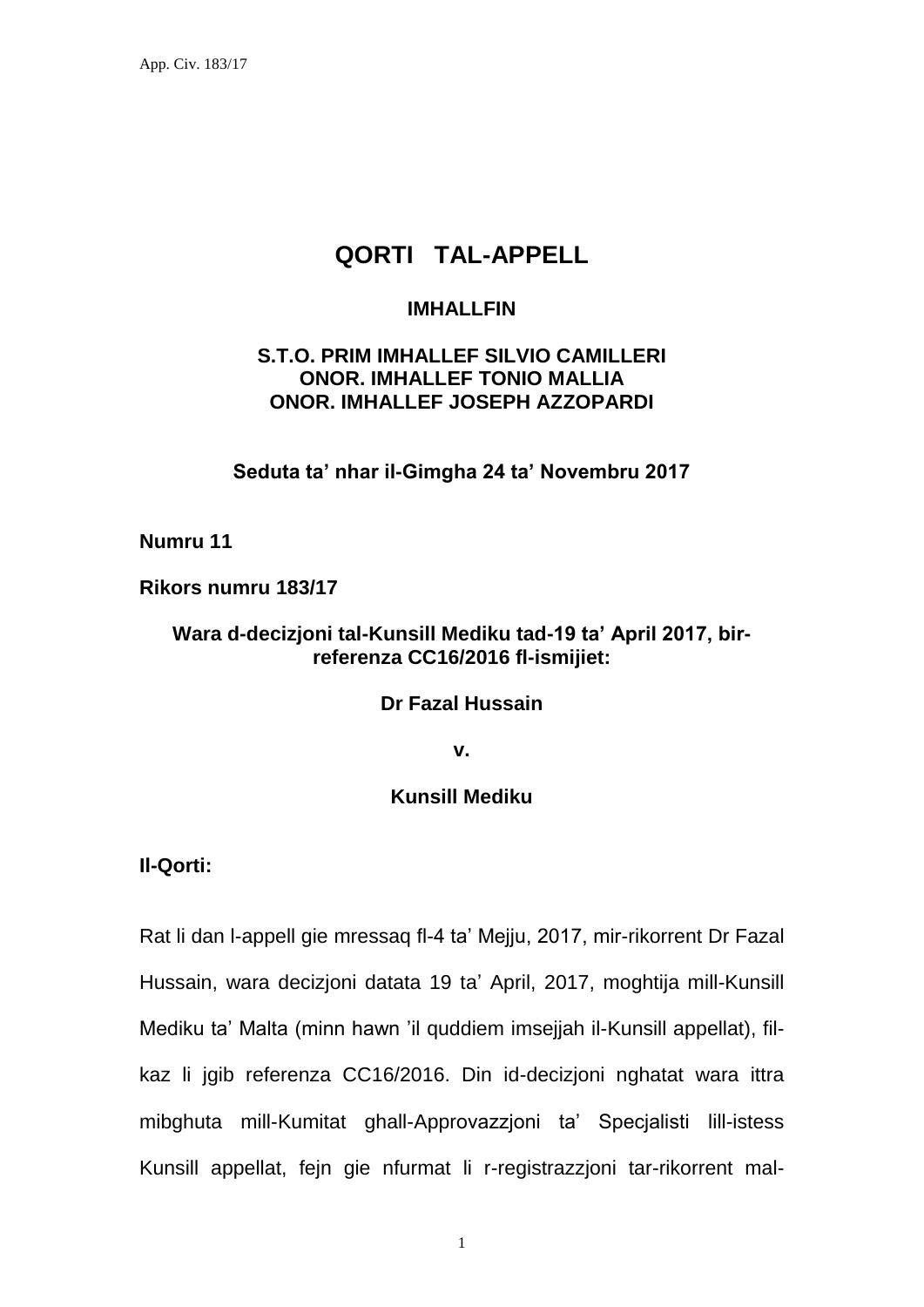*General Medical Council*, tar-Renju Unit kienet giet imhassra f'Gunju, 2013.

In vista tal-istess ittra, il-Kunsill appellat, wara li vverifika l-applikazzjoni originali maghmula mill-appellant Dr F. Hussain sabiex jigi nkluz firregistru principali ta' Malta, irrizultalu li kien issottometta c-certifikat imsejjah *Certificate of Good Standing*, datat 5 ta' Gunju, 2015, mill-*General Medical Council* fir-Renju Unit, li minnu rrizulta li tabilhaqq isem l-appellant kien imhassar mir-registru f'Gunju, 2013. Konsegwentement, il-Kunsill appellat qies li l-kaz kien jimmerita li ssir investigazzjoni. Kien ghalhekk li b'ezercizzju tal-poteri tieghu a tenur tal-Artikoli 31 u 35 tal Kap. 464 tal-Ligijiet ta' Malta (L-Att dwar il-Professjonijiet tas-Sahha), il-Kunsill appellat ordna li ssir inkjesta, sabiex jigi determinat:

*"Whether you have acted in a manner contrary to the professional and ethical standards expected from a person exercising your profession and this in violation of Article 4 (d) of Subsidiary Legislation 464.17 (Ethics of the Medical Profession) which includes amongst those offences which may warrant erasure from the register or other disciplinary action – 'forgery, fraud, embezzlement and cognate offences'; Article 17 of the afore-mentioned Subsidiary Legislation 464.17 which stipulates – "Any practitioner who signs and issues any certificate, report or other document containing statements which he knows, or ought to know, to be untrue, misleading or otherwise improper, shall be liable to have his name erased from the register"; and also Article 5 of Schedule A (Subsidiary Legislation 464.17) which provides that "a doctor shall by his conduct and in all matters set a high standard".*

*You are therefore hereby accused of having in some manner failed to adhere to the professional and ethical standards applicable by virtue of Article 32 (1) (b) and/or (1) (c) of the Health Care Professions Act (Chapter 464 of the Laws of Malta)."*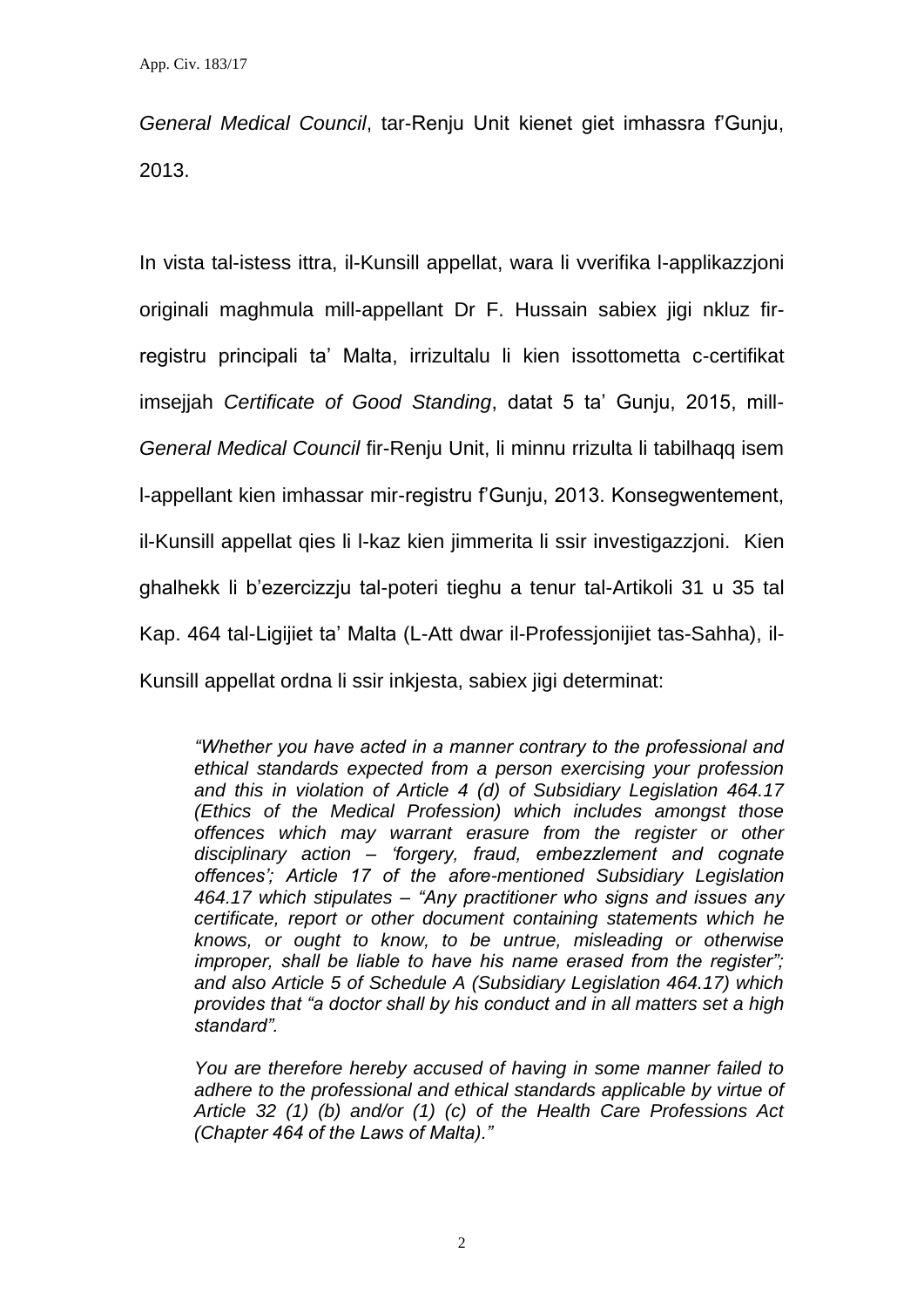l

Id-decizjoni tal-Kunsill appellat, datata 19 ta' April, 2017, kienet wahda fejn il-Kunsill appellat, wara li kkunsidra l-fatti kollha tal-kaz, iddecieda lkaz billi sab lill-appellant hati, tal-akkuzi kollha maghmula fil-konfront tieghu u b'applikazzjoni tal-Artikolu 32(1)(i) tal-Kap. 464 tal-Ligijiet ta' Malta ordna li ismu jigi kkancellat mir-Registru Mediku, kif ukoll irrakomanda lill-President ta' Malta li l-licenzja ta' dak il-professjonist tigi rtirata.

Il-Kunsill appellat ta d-decizjoni tieghu wara li ghamel is-segwenti konsiderazzjonijiet:

"1. From the acts it results that notwithstanding that the relevant documentation was at the disposal of the MCM Special Licensing Committee, the three members of Special Licensing Committee failed to take note that the Certificate of Good Standing which was produced, noted that the defendant had been erased from the GMC Register. This matter is of concern and merits a revision to the checks and balances and the system which was adopted by the Speacial Licensing Committee at the time when the application submitted was reviewed.

"2. What had to be examined in this case is not whether during the time that Dr F. Hussain was exercising the profession in Malta there were any issue to his clinical practice. No complaints were raised against the practitioner and Dr F. Hussain also produced a positive  $r$ ecommendation by his employer<sup>1</sup>. What needs to be determined in whether Dr F. Hussain had *a priori* the requirements to enter into the Maltese Principal Register ie had the SLC not overseen the **content** of the Certificate of Good Standing ie that the practioner was erased, would he have been eligibleto be included in the register.

"3. Section d(i) of the Seventh Schedule of the HCPA 2003, Chap. 464 states that:

""d)(i) where the relevant Council requires of persons wishing to take up a regulated profession proof that they are of good character or repute or that they have been declared bankrupt, or suspends or

Dr Peter Ferry, Live Life, letter dated 20<sup>th</sup> August 2016, Robert Grech, Rehabilitation Centre Manager, Livelife, 19<sup>th</sup> August 2016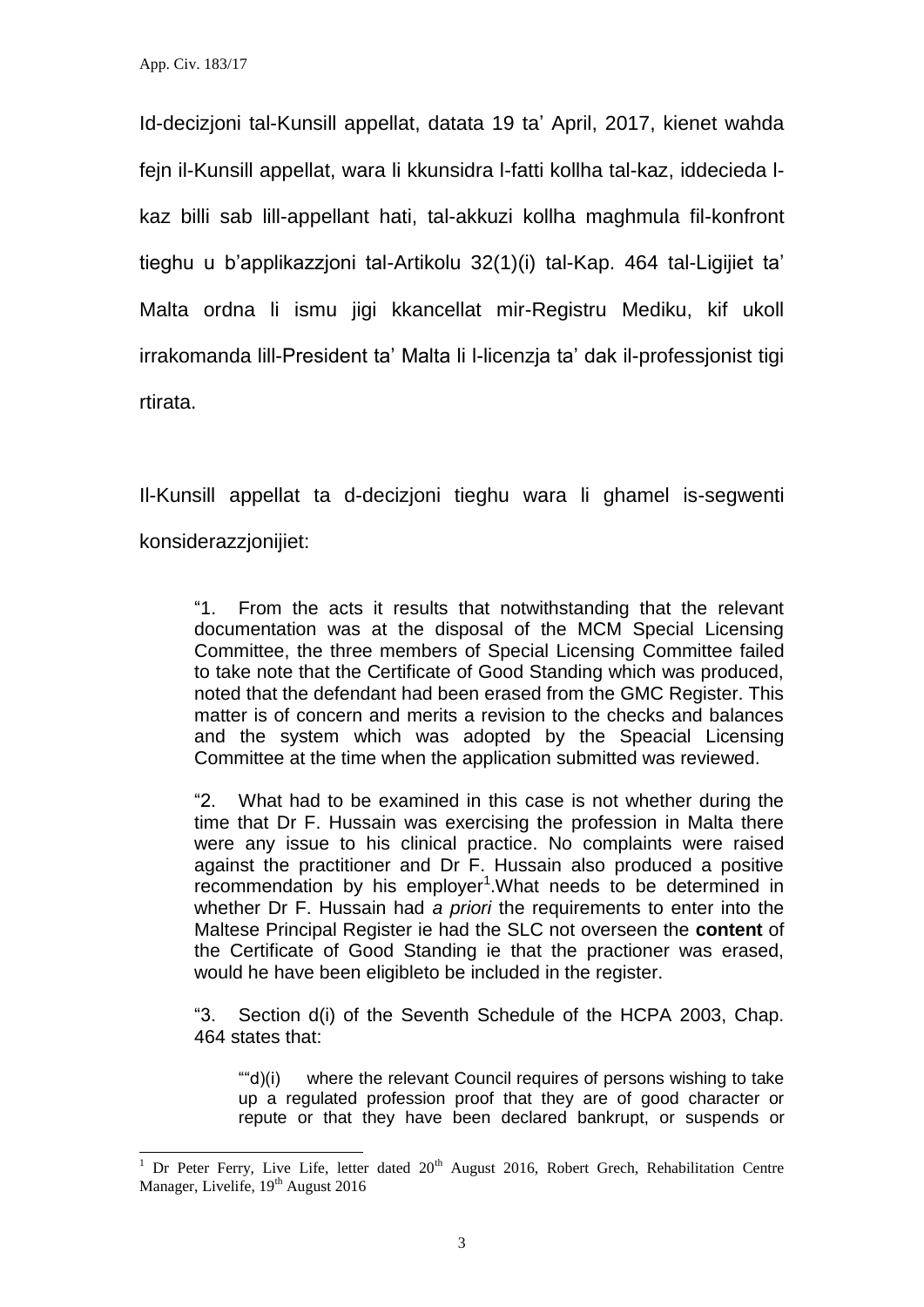prohibits the pursuit of that profession in the event of serious professional misconduct or a criminal offence, that Council shall accept as sufficient evidence, in respect of nationals of Member States wishing to pursue that profession in its territory, the production of documents issued by competent authorities in the home Member State or the Member State from which the foreign national comes, **showing that those requirements are met**. Those authorities must provide the documents required within a period of two months."

"The purpose of the requirement of the Certificate of Good Standing is to attest that there are no issues which limit the exercise of the profession in the jurisdiction where the person was supposedly exercising regularly the profession. It is not the production of the certificate *per se* that renders the application to the MCM complete but it is the attestation that the practitioner is duly registered in another EU jurisdiction that renders the registration of the said practitioner in Malta, on the basis of his registration in another EU country possible. In this case the practitioner was not registered at the time of the application in another EU Country and hence under normal circumstances he could not be registered in Malta.

"4. It is not the competence of the MCM to review decisions taken by another regulatory body. Defendant had defended his position in the UK and had the opportunity to take the remedies that were available to him at law to revoke the decision taken by the Fitness to Practice Tribunal.

"5. In the original signed application form named "Application form for registration with the Medical Council of Malta" received on the 20<sup>th</sup> May 2015, the Certificate of Good Standing issued by the GMC was not included. The Certificate of Good Standing was received at a later stage by the MCM. Dr F. Hussain left completely blank the section of the application form entitled "Registration Status" and hence he failed to declare details of his previous registrations with other competent authorities. The MCM considers that Dr F. Hussain has mislead the MCM in his original application form. He was aware that the Certificate of Good Standing, though authentic, did not satisfy the requirement necessary for registration in Malta."

Ir-rikorrent appellant qieghed iressaq numru ta' aggravji fl-appell tieghu kontra d-decizjoni mehuda mill-Kunsill appellat senjatament illi: (i) il-Kunsill appellat ma setax juza' l-proceduri odjerni biex jirrevedi decizjoni

tieghu stess u jaghmel tajjeb ghan-nuqqasijiet tal-*Licensing Committee;* 

(ii) ma tezisti ebda prova li setghet twassal il-Kunsill appellat ghas-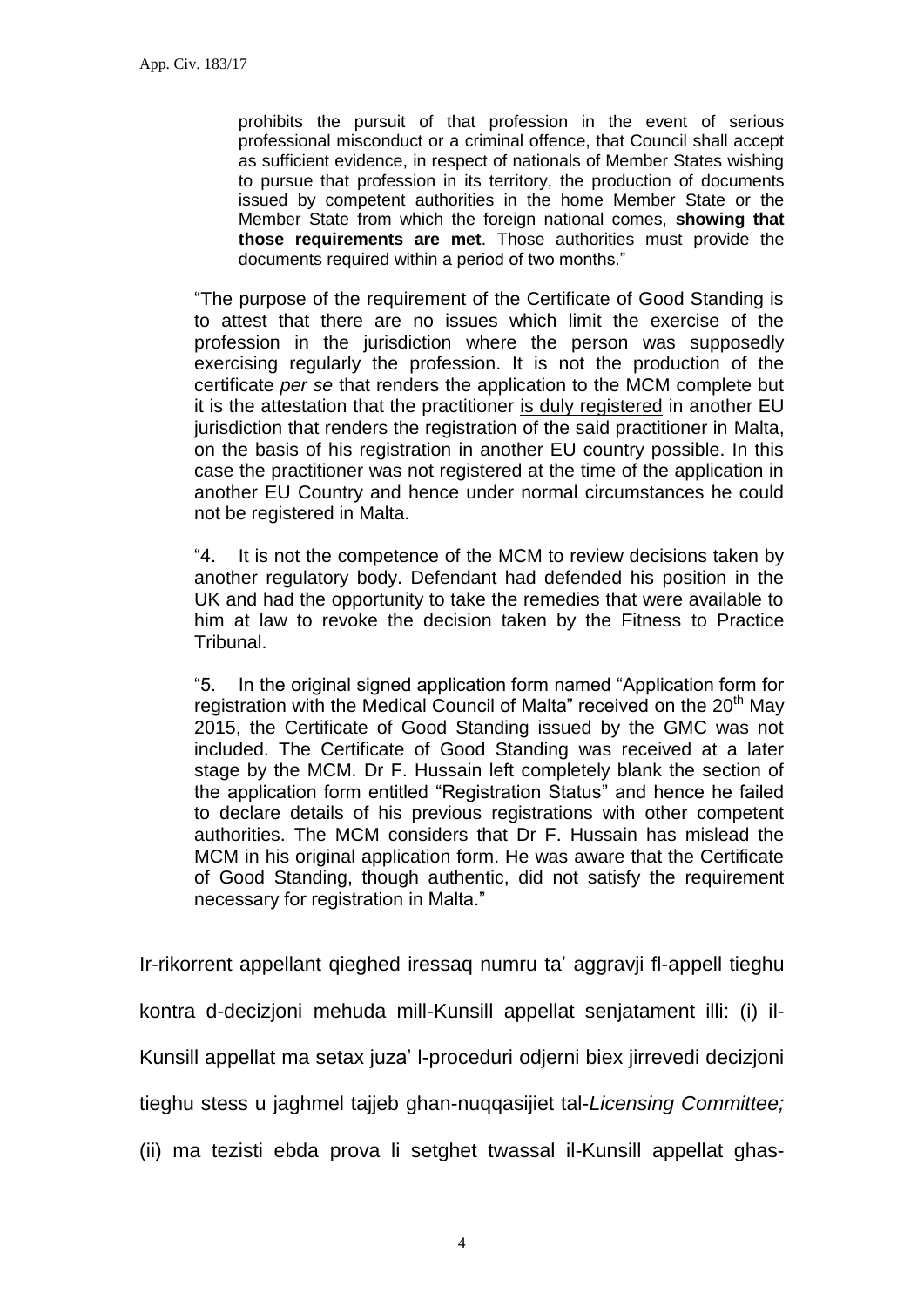sejbien ta' htija; (iii) il-Kunsill ghamel interpretazzjoni hazina tarregolamenti inkwantu dawn jirregolaw l-imgieba tal-ezercitant mediku filkonfront tal-pazjenti tieghu; (iv) il-Kunsill appellat fid-decizjoni tieghu njora l-fatt li l-parti li l-appellant ma meliex fl-applikazzjoni tieghu kienet kjarament indikata bhala *optional*; (v) fil-konsiderazzjonijiet tieghu, il-Kunsill ghamel interpretazzjoni hazina tal-paragrafu (d) tas-Seba' Skeda tal-Kap. 464 tal-Ligijiet ta' Malta; (vi) il-Kunsill appellat ma seta' qatt ihassar ir-registrazzjoni tal-appellant; u (vii) ir-rakkomandazzjoni lill-President ta' Malta sabiex il-licenzja professjonali tal-appellant tigi rtirata, kancellata jew revokata mhijiex gustifikata u hija f'kull kaz sproporzjonata.

Taht l-ewwel aggravju, l-appellant jishaq illi l-Kunsill appellat uza lproceduri inkwistjoni sabiex jirrevedi decizjoni tieghu stess u dan meta mhux minnu li nstabu xi provi ta' mgieba hazina, nuqqasijiet professjonali, u wisq inqas falsifikazzjoni jew frodi jew rilaxxar ta' dokumenti qarrieqa. Jinsisti li mill-provi quddiem il-Kunsill appellat kellu jirrizulta li huwa kien wera kollox bil-quddiem u li kien ghadda ddokumenti minn qabel, filwaqt li kienu l-Membri tal-Kumitat responsabbli mill-Hrug tal-Licenzji, li b'ammissjoni taghhom stess, naqsu milli jaraw id-dokumentazzjoni kollha mehtiega u l-kontenut taghha. Ghalhekk jinghad mill-appellant li kieku kellu jirrizulta xi rekwizit nieqes millapplikazzjoni tieghu dan kellu jwassal ghal ri-evalwazzjoni u mhux li l-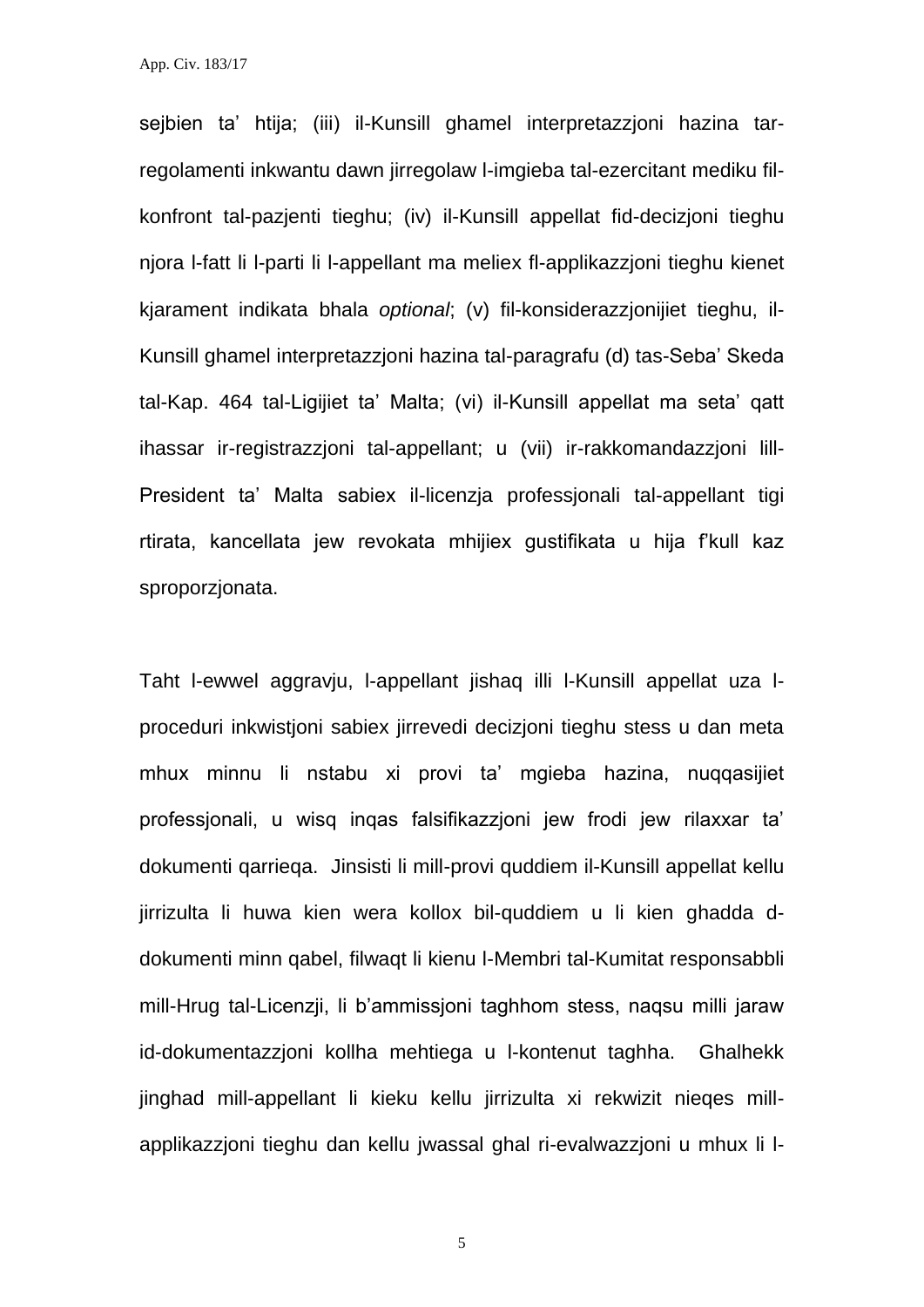Kunsill appellat jinqeda bil-proceduri inkontestazzjoni, jaghmel konsiderazzjonijiet gratuwiti u assunzjonijiet ta' htija sabiex jaghmel listess ri-evalwazzjoni. Jishaq li l-Kunsill appellat inqeda b'akkuzi serji fil-konfront tieghu, u dan minflok ma ghamel investigazzjoni u ha azzjoni kontra l-membri tal-Kumitat responsabbli mill-Hrug tal-Licenzji. Dan sar sabiex il-Kunsill appellat jaghmel tajjeb ghan-nuqqasijiet tal-Kumitat, li jopera fi hdan l-istess Kunsill. Dan sar bi hsara rrimedjabbli gharreputazzjoni tal-appellant u ghall-karriera tieghu. Konsegwentement jinghad li l-proceduri inkonstestazzjoni, fil-konfront tal-appellant saru ghal ragunijiet li mhumiex gustifikati.

Fir-risposta tieghu, il-Kunsill appellat jiccita l-Artikolu 31 tal-Kap. 464 tal-Ligijiet ta' Malta, li bih jinghata l-poter li jaghmel investigazzjonijiet dwar kull allegazzjoni ta' mgieba hazina professjonali jew ksur ta' etika minn professionist fil-kura medika. Jinghad mill-istess Kunsill appellat li bhala l-entità li tirregola l-professioni medika f'Malta, huwa obbligat li jassigura li l-valuri u l-i*standards* etici li fuqhom hija msejsa l-istess professjoni, jkunu mharsa u protetti. Rinfaccat bl-ittra tal-Kumitat ghall-Approvazzjoni ta' Specjalisti, il-Kunsill appellat kien korrett li jaghzel li jinvestiga l-allegazzjoni maghmula permezz tal-inkjesta inkwistjoni, li wasslet ghad-decizjoni datata 19 ta' April, 2017. Jghid ukoll, li fissustanza, l-appell in ezami, jikkonsisti f'kontestazzjoni ta' apprezzament ta' fatti maghmul mill-Kunsill appellat, li wasluh ghall-konkluzjoni li l-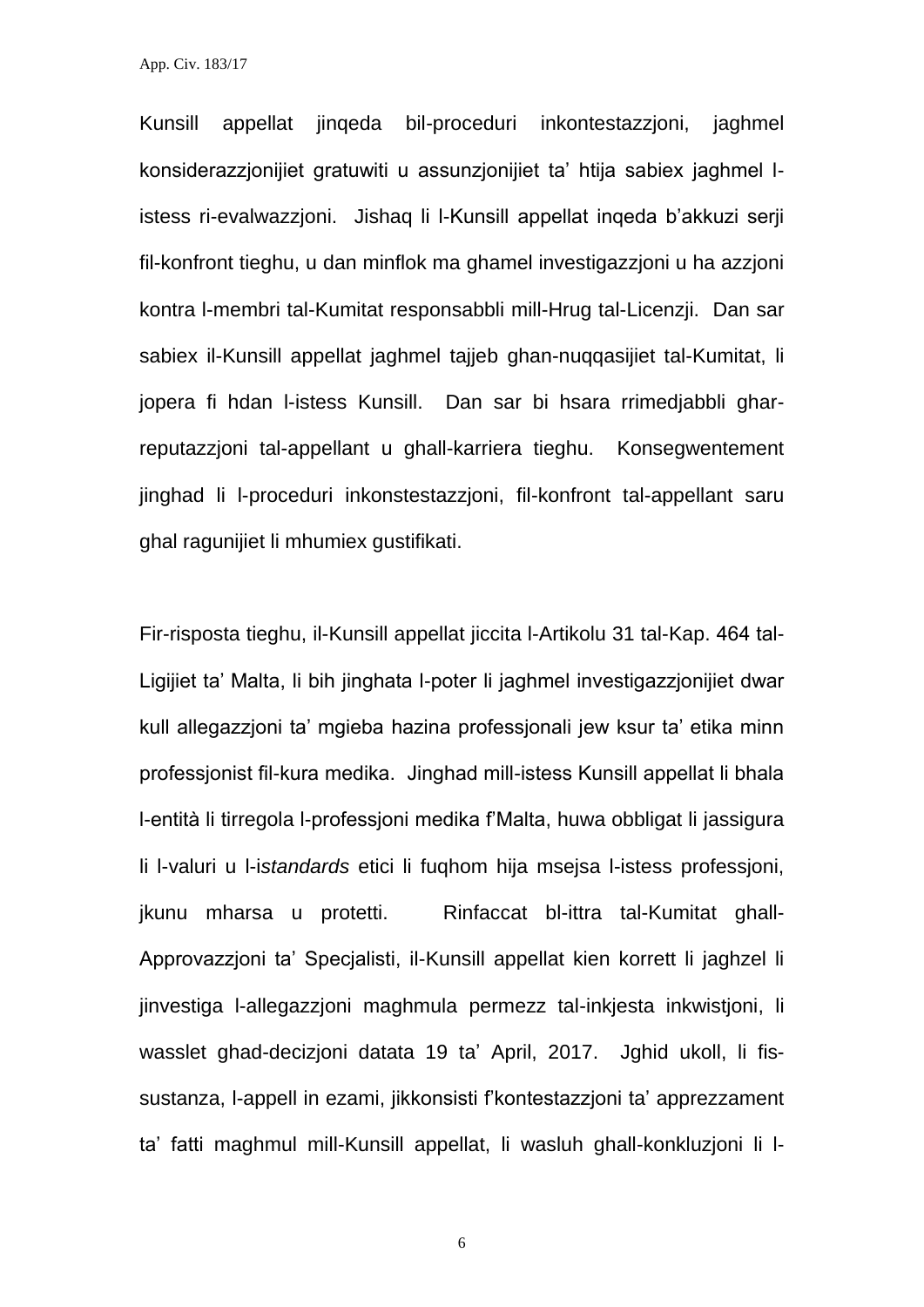akkuzi gew sodisfacentement ippruvati, kif jirrizulta mid-decizjoni tad-19 ta' April, 2017. Kwindi fil-fehma tal-Kunsill appellat dan l-aggravju ghandu jigi michud fl-intier tieghu.

Ghandu jinghad mal-ewwel, fir-rigward ta' dan l-aggravju, wara li din il-Qorti rat l-Artikolu 31 tal-Kap. 464 tal-Ligijiet ta' Malta li tirregola l-azzjoni dixxiplinari li jaqa' fil-kompetenza tal-Kunsill appellat u s-setgha tieghu li jinvestiga kull allegazzjoni ta' mgieba hazina professjonali jew ksur ta' etika, u sa fejn l-azzjoni mressqa minnu hija msejsa fuq l-istess binarji legali, ssib li l-Kunsill appellat ghandu ragun fir-rigward ta' dan l-ewwel aggravju. Dan jinghad ukoll peress li l-Artikolu 35 tal-istess ligi jaghti ssetgha lill-Kunsill appellat li johrog ordni li kitba tigi kkancellata mirregistru, jekk kemm-il darba tirrizulta li saret b'mod frawdolenti jew mhix korretta. Ghalhekk fil-fehma ta' din il-Qorti, jidher li l-Kunsill appellat, *prima facie* kellu s-setgha li jinvestiga l-allegazzjoni mressqa quddiemu f'dak l-istadju bikri meta ma kienux maghrufa l-fatti tal-kaz, senjatament jekk kienx hemm kaz ta' agir mhux xieraq da parti tal-appellant jew zball. Fil-fatt, l-avviz ta' inkjesta mahrug mill-Kunsill appellat, fil-31 ta' Awwissu, 2016, isemmi dawn iz-zewg artikoli tal-ligi.

Izda jehtieg li jigi ezaminat il-mertu tal-akkuzi, u l-fatti rizultanti quddiem il-Kunsill appellat, sabiex ikun jista' jinghad jekk il-Kunsill appellat qediex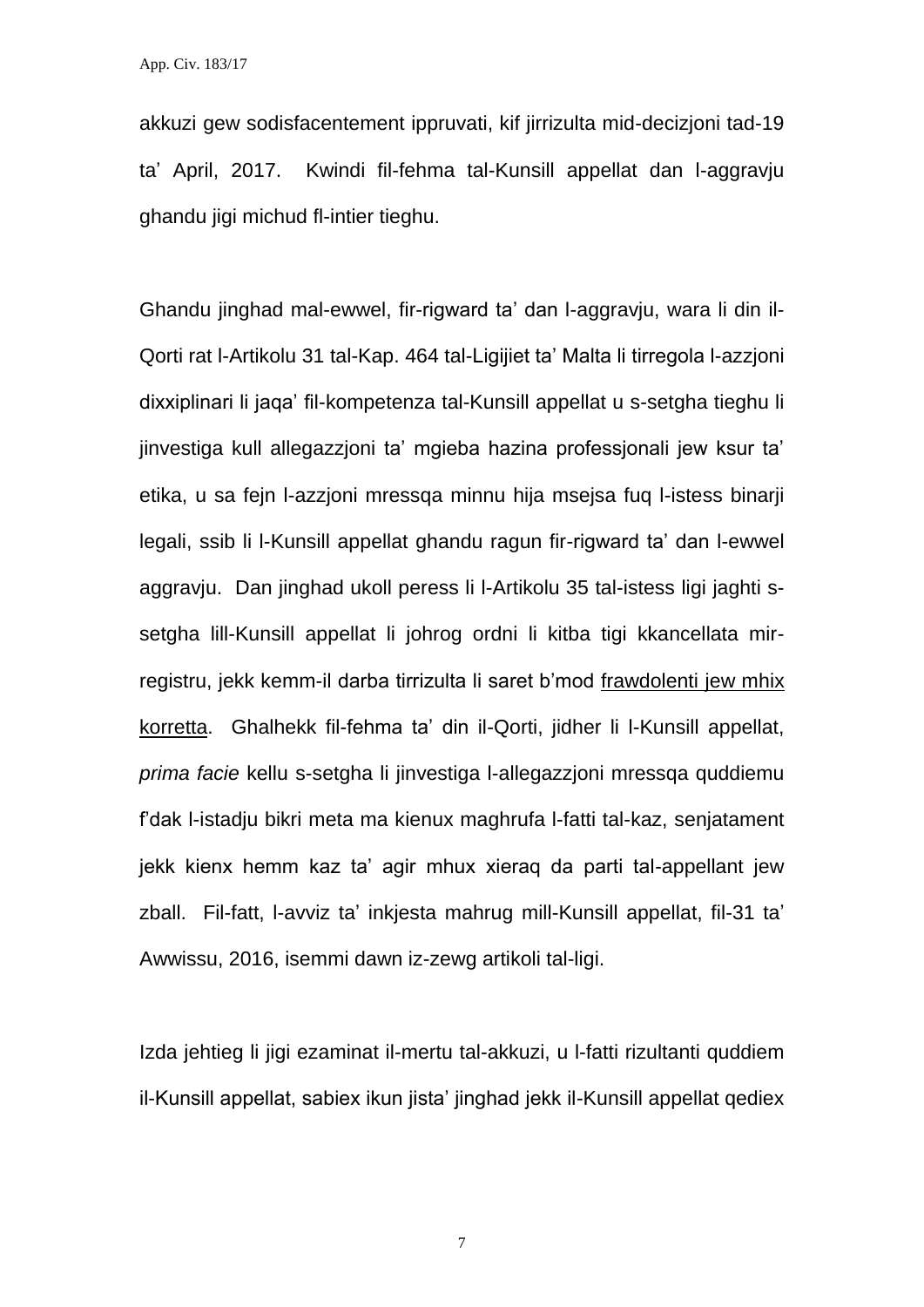is-setghat tieghu sew, jew huwiex responsabbli ghan-nuqqasijiet attribwiti lilu mill-appellant.

Dan iwassal ghall-ezami tat-tieni u r-raba' aggravji li ser jigu ndirizzati f'daqqa, inkwantu meqjusa relatati ma' xulxin. Fit-tieni aggravju tieghu, lappellant jishaq li l-akkuzi kollha fil-konfront tieghu ma jreggux peress li hadd ma ressaq imqar prova wahda li kien hemm xi falsifikazzjoni, frodi, dawwar jew zamm xi flus ta' haddiehor jew wettaq xi reati ohra bhal dawn. Kif lanqas ma jirrizuta li l-appellant iffirma jew hareg xi certifikat, rapport jew dokument iehor li kien fih dikjarazzjonijiet foloz, qarrieqa jew mhux minnhom. Anzi fir-rigward tat-tielet akkuza jinghad mill-appellant illi ressaq provi li juru li huwa dejjem ezercita livell gholi ta' kondotta u etika, mhux biss mal-pazjenti tieghu, izda anke mal-principal tieghu u mal-kollegi tieghu, kif jirrizulta mid-dokumenti esebiti. Jinsisti li ddikjarazzjonijiet maghmula minnu kienu ta' natura veritiera u jekk il-Kumitat responsabbli mill-Hrug tal-Licenzji naqas milli jikkunsidrahom ma kellux jigi akkollat b'decizjoni ngusta, ibbazata fuq asserzjonijiet li mhumiex ippruvati u li ma jirrizultaw minn imkien, semplicement sabiex issir revizjoni tad-decizjoni tal-istess Kumitat. Kwindi l-appellant jitlob li din il-Qorti tirrevoka d-decizjoni tal-Kunsill appellat inkwantu nstab hati.

Filwaqt li fir-raba' aggravju jinghad mill-appellant illi l-Kunsill appellat, fid-decizjoni tieghu, njora l-fatt li l-parti li l-appellant ma meliex fl-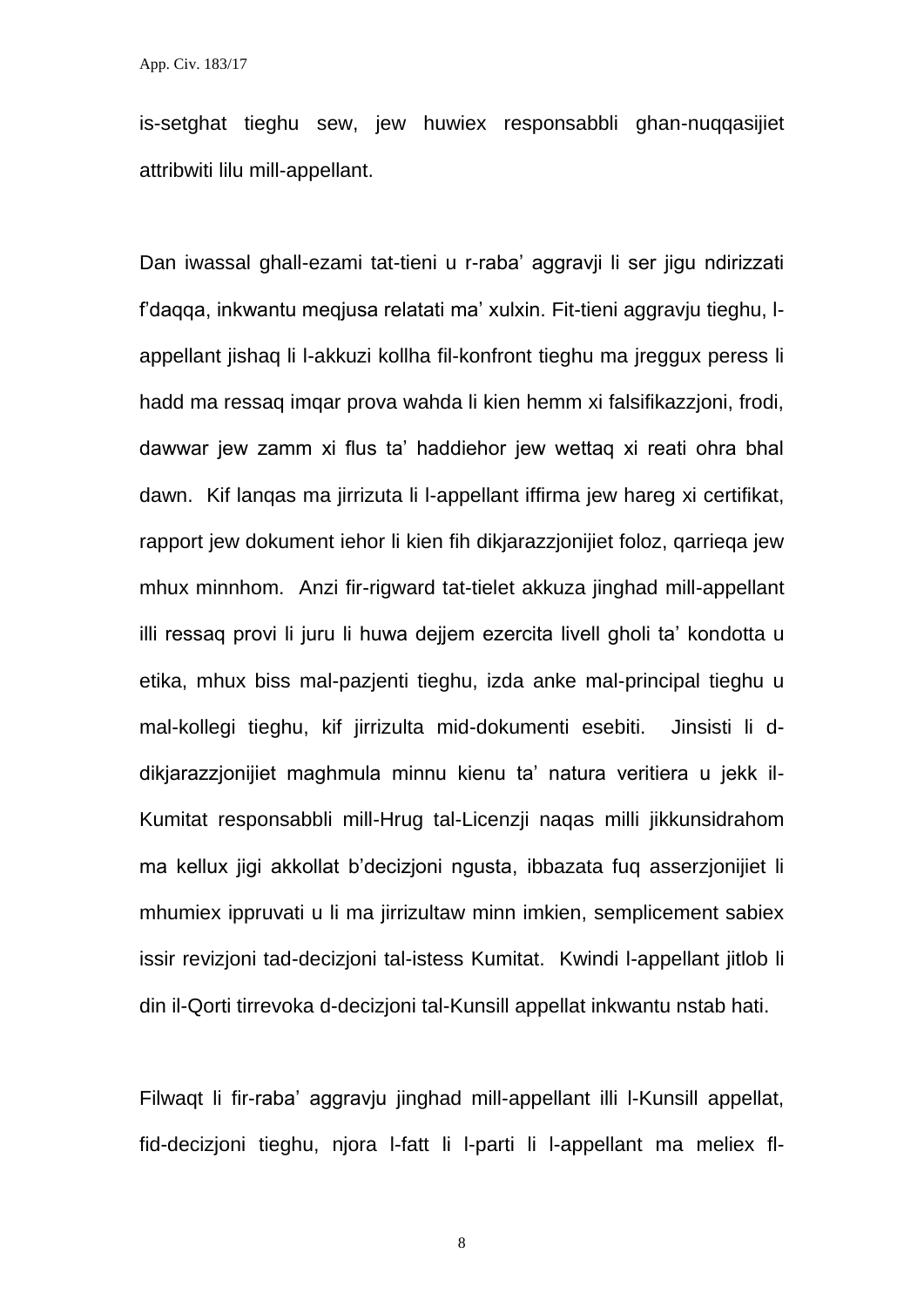applikazzjoni tieghu kienet kjarament indikata bhala *optional.* Lappellant jishaq li, ghalkemm ma meliex din il-parti tal-applikazzjoni, huwa ssottometta diversi dikjarazzjonijiet u dokumenti li permezz taghhom spjega s-sitwazzjoni tieghu u ghalhekk jinsisti li l-Kunsill appellat ma seta' qatt isibu hati tal-akkuzi migjuba fil-konfront tieghu.

Da parti tal-Kunsill appellat jinghad li, mid-decizjoni appellata, jirrizulta car li l-appellant, li kellu ismu mhassar mir-Registru Mediku fl-Ingilterra f'Gunju 2013, ghazel li ma jinkludix din l-informazzjoni fil-formola li permezz taghha applika sabiex jigi mnizzel fir-registru mizmum mill-Kunsill appellat ai termini tal-Artikolu 11, tal-Kapitolu 464 tal-Ligijiet ta' Malta. Dan meta l-appellant kien jaf ben tajjeb li l-fatt li huwa ma kienx ghadu rregistrat seta' jkollu impatt sinifikanti fug il-possibilità o meno talapprovazzjoni tar-registrazzjoni tieghu f'Malta. Jispjega li c-certifikat relattiv, imsejjah *Certificate of Good Standard,* gie pprovdut xahar wara li saret l-applikazzjoni da parti tal-appellant. Jinsisti li l-fatt li seta' sar zball mill-membri tal-Kumitat responsabbli mill-Hrug tal-Licenzji, li lkoll xehdu fl-inkjesta inkwistjoni, ma jeskludix li seta' kien hemm imgieba censurabbli wkoll da parti tal-appellant innifsu. Dan irrizulta waqt il-kors tal-proceduri u wassal ghall-konkluzjoni kontenuta fid-decizjoni appellata. Jishaq li l-Kunsill appellat ghamel evalwazzjoni kkunsidrata u dettaljata tal-fatti u tal-provi kollha mressqa quddiemu u proprju ha ddecizioni tieghu a bazi tal-istess. Fug dan il-punt, il-Kunsill appellat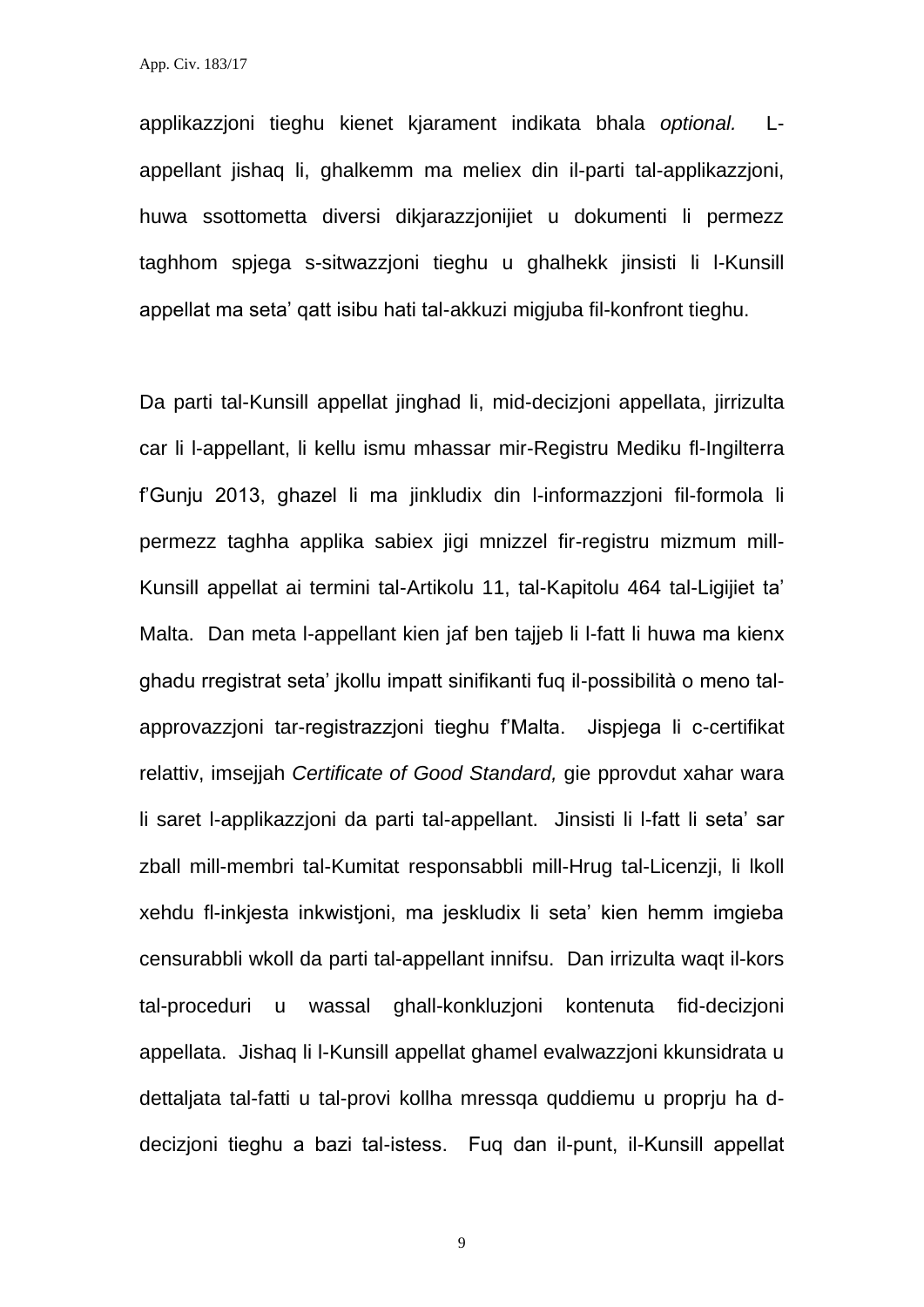jaghmel referenza estensiva ghall-gurisprudenza ta' din il-Qorti li lapprezzament maghmul minn Qorti tal-Prim'Istanza, u f'dan il-kaz minnu, bhala entità stabbilita bil-ligi u vestit bil-poter li jinvestiga u jiddeciedi certu kwistjonijiet, m'ghandux ikun disturbat sakemm ma jkunx hemm ragunijiet gravi bizzejjed sabiex dan isir. Il-Kunsill appellat jargumenta li fil-kaz odjern m'hemm ebda raguni valida jew gravi, kif kontemplat fil-gurisprudenza citata minnu li jimmerita li l-apprezzament maghmul u d-decizjoni sussegwenti moghtija minnu tigi disturbata jew mhassra. Kwindi jinsisti li d-decizjoni tad-19 ta' April, 2017, moghtija mill-Kunsill appellat hija gusta u timmerita konferma, filwaqt li dan it-tieni aggravju wkoll ghandu jigi michud.

Inkwantu ghar-raba' aggravju, il-Kunsill appellat jispjega li fil-fehma tieghu dan l-aggravju wkoll jitratta apprezzament ta' fatti maghmul minnu. Jghid li meta l-appellant applika sabiex jigi inkluz fir-Registru Mediku f'Malta, huwa ma kienx irregistrat f'pajjiz membru tal-Unjoni Ewropeja. Jishaq li kienet l-ghazla tal-appellant li ma jiddikjarax dan ilfatt fl-applikazzjoni tieghu u ma ssottomettiex ic-certifikat relattiv. Ghalkemm il-Kunsill appellat jikkoncedi li s-sezzjoni inkwistjoni kienet immarkata *optional,* jibqa' l-fatt li d-decizjoni tieghu hija msejsa fuq evalwazzjoni tal-fatti kollha, inkluz l-agir tal-appellant, li ma jikkwalifikax fil-parametri ta' dak mistenni minn professjonist mediku.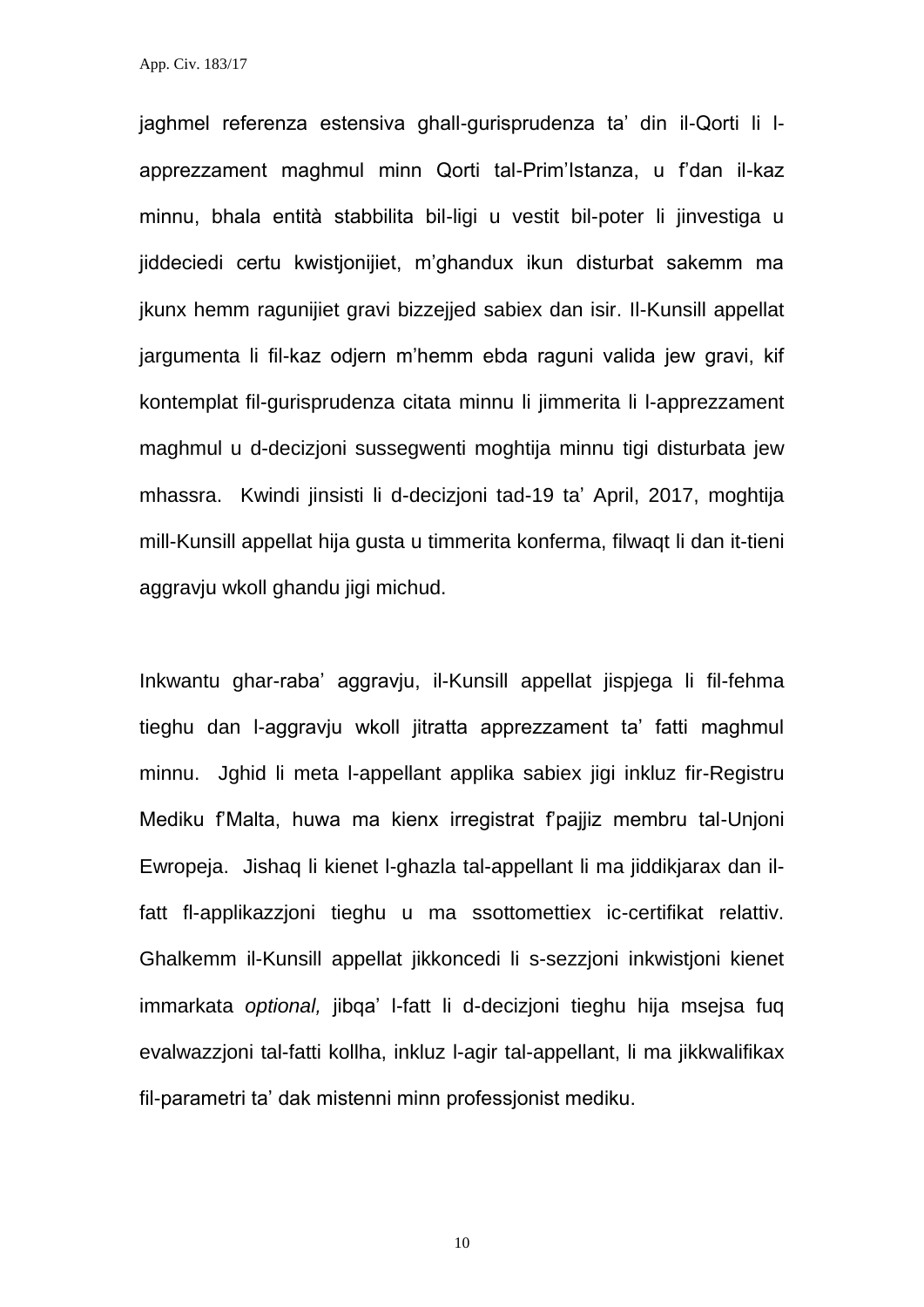Trattati t-tieni u r-raba' aggravji, din il-Qorti tirrileva li filwaqt li huwa minnu l-principju espost mill-Kunsill appellat, li din il-Qorti ma tiddisturbax leggerment l-apprezzament maghmul minn Qorti tal-Prim'Istanza, jew f'dan il-kaz, Kunsill b'setghat kwazi-guddizzjarji li jiddeciedi, dan mhux xi principju assolut. Fis-sens li kif inghad millistess Kunsill appellat, bhala regola, din il-Qorti ma tiddisturbax lapprezzament tal-provi maghmul jekk tara li dik il-Qorti setghet legalment u ragjonevolment tasal ghall-konkluzjoni li tkun waslet ghaliha. Din il-Qorti ta' revizjoni tintervjeni biss jekk tirradika fiha l-fehma li l-apprezzament li ghamlet l-ewwel Qorti (jew f'dan il-kaz il-Kunsill) huwa manifestament zbaljat b'mod li jekk tibqa' tregi l-konkluzjoni bbazata fuqu tkun qed issir ingustizzja manifesta lejn xi parti. (Ara f'dan is-sens sentenza ta' din il-Qorti tal-5 ta' Ottubru, 2001, fil-kawza flismijiet **Paul Formosa v. Salvu Debono**).

Ghalhekk dan ifisser li huwa mehtieg li din il-Qorti tezamina sew il-provi mressqa quddiem il-Kunsill appellat sabiex tiddeciedi jekk dan setax ragjonevolment jasal ghall-konkluzjoni li wasal ghaliha. Jibda billi jigi osservat illi, meta l-Kunsill appellat hareg l-avviz tal-inkjesta, illimita ruhu billi kkwota l-artikoli tal-ligi li a bazi taghhom kienet ser issir linvestigazzjoni dwar l-appellant. Minn ezami tal-istess avviz, ma nghataw ebda dettalji dwar l-agir specifiku, li bih kien qieghed jigi mputat l-appellant, kif lanqas ma jirrizulta z-zmien li fih suppost twettaq l-istess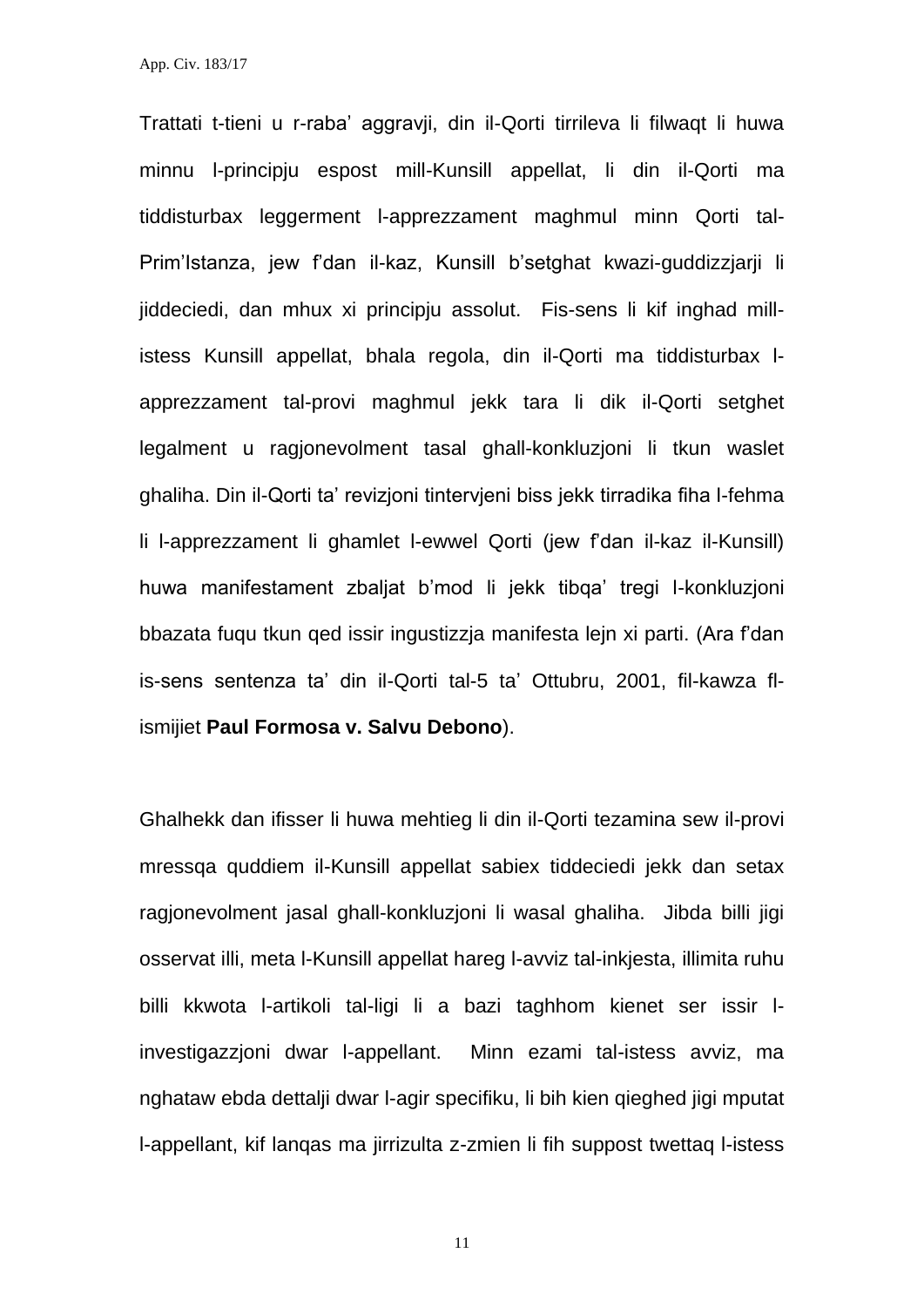agir, li kien suggett tal-istess inkjesta. Dan in-nuqqas kien rilevat mid-

difensur li kien qieghed jassisti lill-appellant f'dawk il-proceduri. Proprju

waqt I-ewwel seduta tas-27 ta' Settembru, 2016, jinghad hekk:

*"Dr Mizzi: We have an issue because we don't quite understand what the accusation is. You know there is mention there of missing information but exactly what it is that my client is supposed to have done or omitted to do is as yet unclear. "... …*

*"It is very difficult to you know defend a case without knowing one is accused of.*

*"… but what the fact that he accused of you know the fact with which he is accused is at this point in time I don't know. I would like that to be recorded." (enfasi mizjud minn din il-Qorti).*

Dawn il-mistoqsijiet, filwaqt li gew debitament registrati, baqghu mhux imwiegba da parti tal-membri tal-Kunsill appellat. Il-fatt li fl-ewwel dehra quddiem il-Kunsill appellat l-appellant ma kienx mgharraf bid-dettalji talakkuzi li kienu qeghdin isiru fil-konfront tieghu, jirrizultaw ampjament mis-silta appena citata. Dan in-nuqqas huwa fih innifsu serju, peress li wassal lill-appellant fis-sitwazzjoni li ma setax jiddefendi ruhu b'mod xieraq, ladarba qatt ma gie nfurmat bid-dettalji tal-akkuzi, li kienu qeghdin isiru fil-konfront tieghu. In-nuqqas li l-appellant jinghata preavviz dwar id-dettalji tal-akkuzi, xellef l-opportunità li jiddefendi lilu nnifsu b'mod xieraq, u dan bi ksur tal-principju *audi alteram partem.*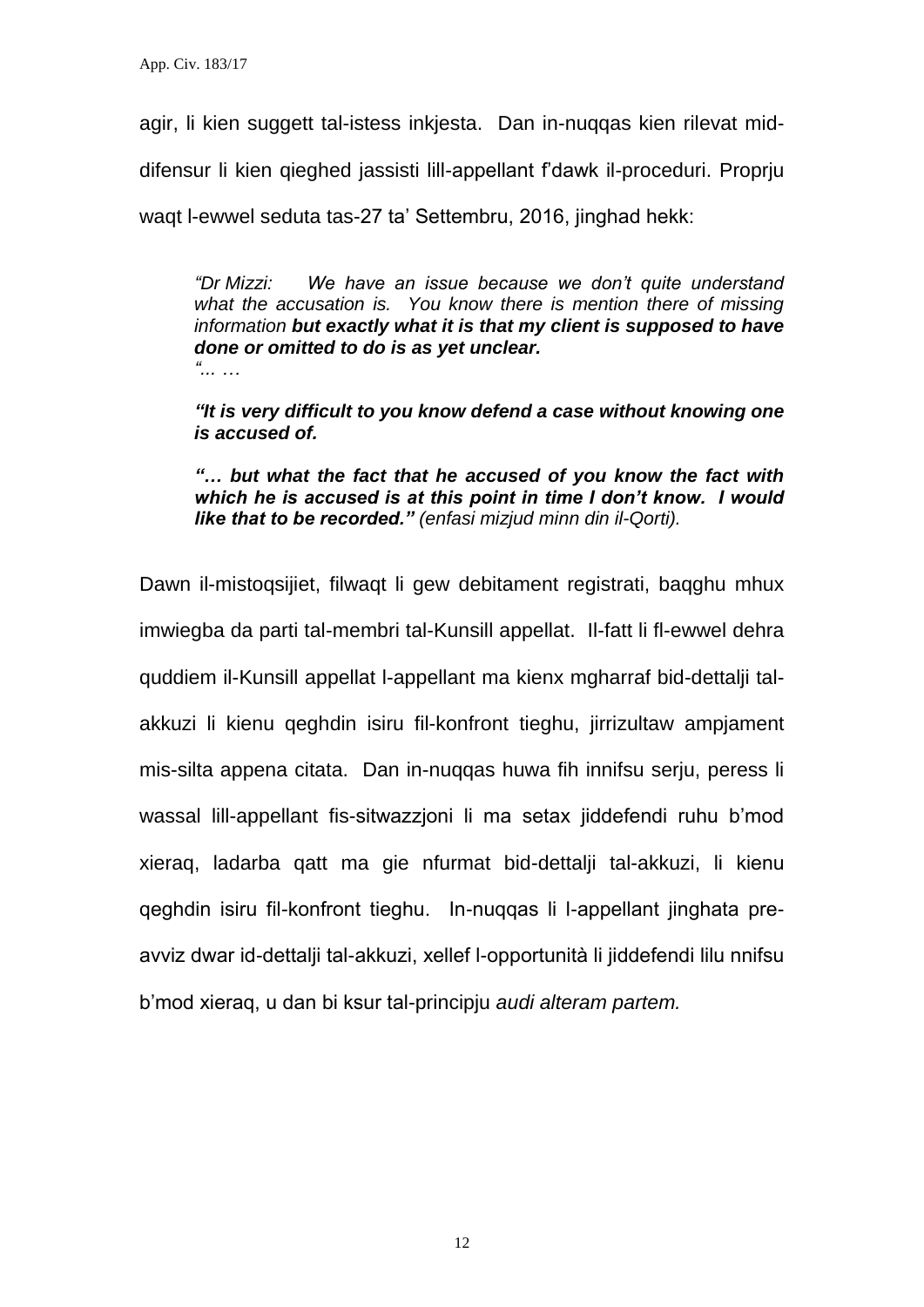Dwar l-importanza tal-pre-avviz, kif kellha okkazjoni tirrileva din l-istess

Qorti, fis-sentenza taghha tat-28 ta' Settembru, 2012, fil-kawza fl-ismijiet

## **Paul Borg v. Awtorità dwar it-Trasport:**

*"Kif osservat l-ewwel Qorti, il-principji ta' gustizzja naturali jirrikjedu li dak li jkun jinghata pre-avviz ta' dak imputat lilu, u li jinghata loppurtunita` jipprepara l-kaz tieghu u jiddefendi l-posizzjoni li jrid jadotta. L-agir tal-Awtorita` konvenuta effettivament icahhad lill-attur mid-dritt li jhares b'mod xieraq l-interessi tieghu. Fil-ktieb "Administrative Law" (H.W.R Wade & C.F. Forsyth, 10th Edit. Pagna 428), jinsab osservat li:*

*""...a proper hearing must always include a 'fair opportunity' to those*  who are parties in the controversy for correcting or contradicting *anything prejudicial to their view. Lord Denning has added: "If the right to be heard is to be a real right which is worth anything, it must carry with it a right in the accused man to know the case which is made against him. He must know what evidence has been given and what statements have been made affecting him: and then he must be given a fair opportunity to correct or contradict them." ... Disclosure of the charge or of the opposing case must be made in reasonable time to allow the person affected to prepare his defence or his comments. He must have fair notice of any accusation against him, and this is commonly included in the right to a fair hearing by calling it the right 'to notice and hearing'."* (Enfasi mizjud minn din il-Qorti.)

Il-htiega li tribunali jew awtoritajiet ohra b'setghat kwazi-gudizzjarji, kif ghandu l-Kunsill appellat, iharsu b'mod skrupluz it-thaddim ta' dawn ilprincipji ta' gustizzja naturali, bhalma huwa l-principju ta' *audi alteram partem,* sabiex jigi salvagwardat id-dritt ta' smigh xieraq, ma jistax jigi enfasizzat bizzejjed.

Konsegwentement beda s-smigh tax-xhieda li kienet tikkonsisti f'li jixhdu dawk it-tliet membri tal-Kunsill Mediku (li astjenew milli jippartecipaw fissmigh tal-proceduri inkwistjoni) li kienu membri wkoll tas-sottokumitat li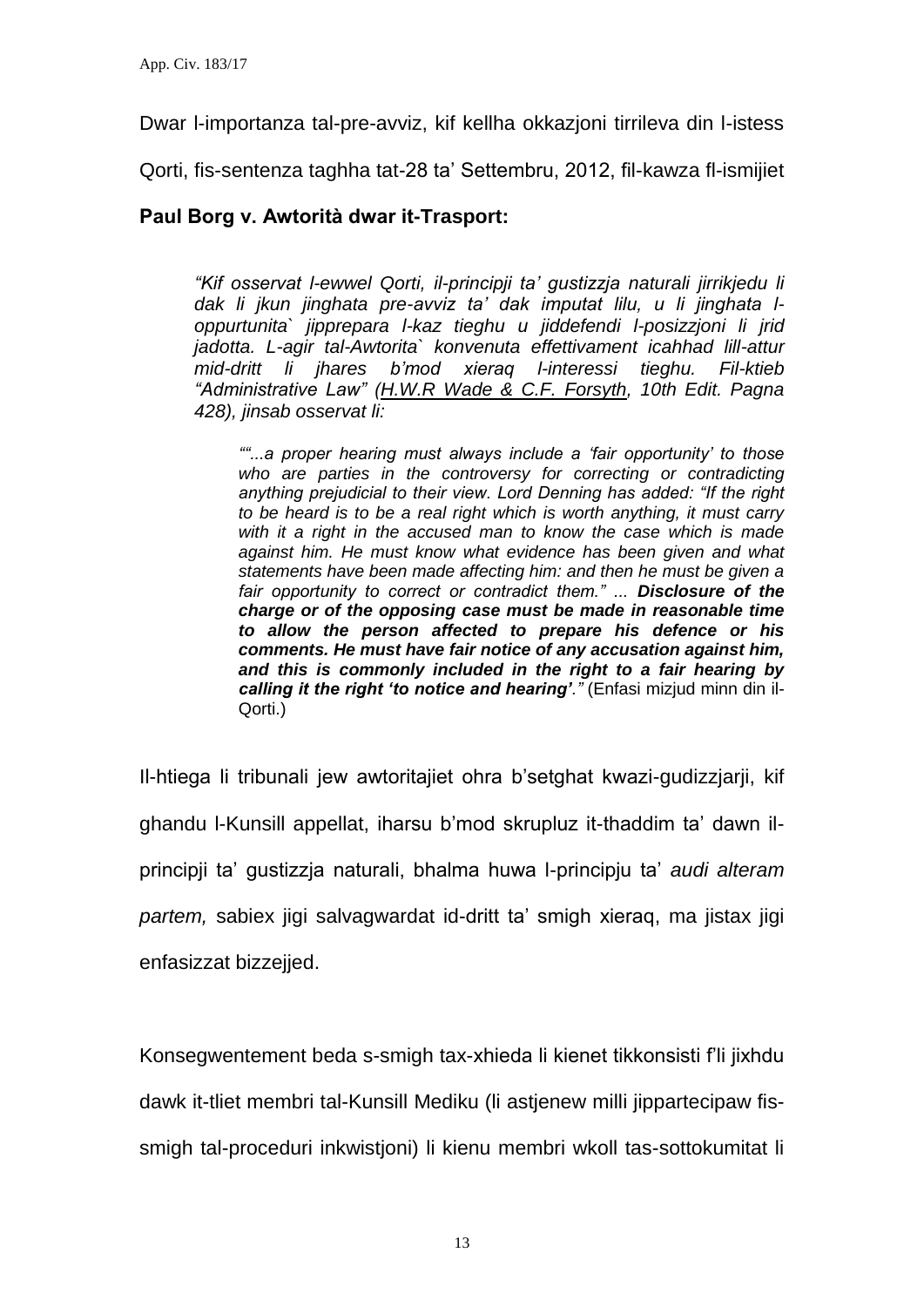jezamina l-applikazzjonijiet u allura huwa responsabbli gharregistrazzjoni u mill-hrug tal-licenzji. Dr Bryan Flores Martin jispjega lprocedura li biha jahdmu bhala Kumitat, fejn kull membru jara l-*files* talapplikazzjonijiet b'mod indipendenti, imbaghad jiddiskutu l-kaz bejniethom, u f'kaz ta' nuqqas ta' qbil jipprezentaw il-kaz lill-Kunsill Mediku. Issa f'dan il-kaz ix-xhud ammetta li qabzitlu dik il-parti tac-*Certificate of Good Standing* li minnu jirrizulta li l-appellant kellu ismu mhassar mill-*General Medical Council* tar-Renju Unit, (minn hawn 'il quddiem imsejjah GMC), minkejja li dan kien jinsab prezenti fil-*file*.

L-istess jinghad mix-xhud Dr Doreen Cassar li tghid li sar zball meta giet ipprocessata l-applikazzjoni tal-appellant, fis-sens li ghalkemm ic-*Certificate of Good Standing* kien jinsab fil-*file*, dan ma kienx ezaminat kif suppost, zball li ngibilhom ghall-attenzjoni taghhom wara. Hekk ukoll il-membru l-iehor, Dr Alex Magri, spjega li ngibditilhom l-attenzjoni ghallizball taghhom, peress li ma kienux indunaw li kien hemm it-thassir talisem tal-appellant mir-Registru Ingliz. Jispjega li meta rcevew lapplikazzjoni tal-appellant sabiex jigi mnizzel fir-Registru Malti, filwaqt li vverifikaw li kien hemm ic-*Certificate of Good Standing* mahrug mill-GMC, ma nnutax li kien hemm specifikat it-thassir ta' isem l-applikant, peress li ma vverifikax il-kontenut tal-istess certifikat.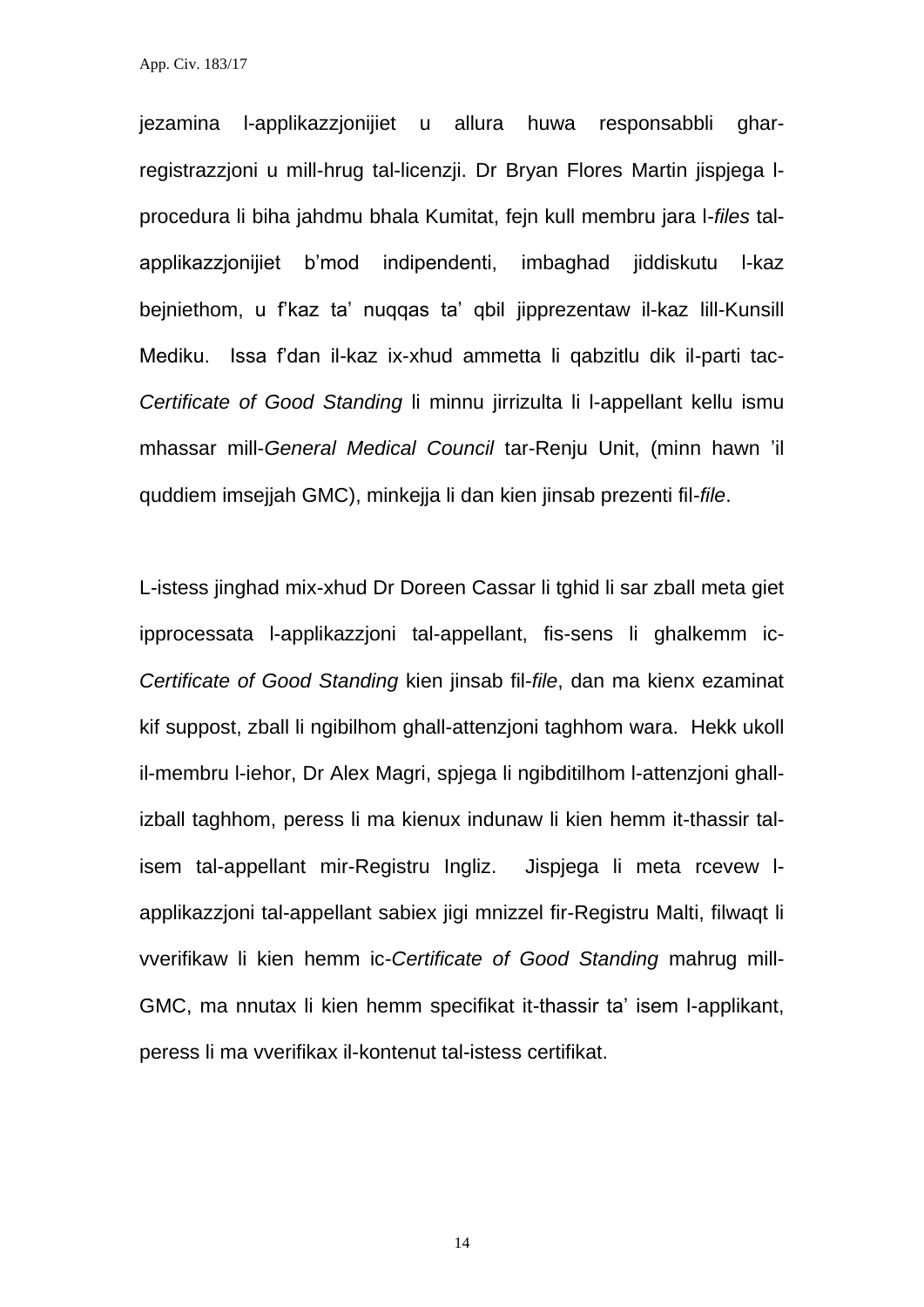Sussegwentement, f'seduta ohra xehdet Gillian Mifsud, fil-kariga taghha ta' Registratur tal-*Medical Specialist Accreditation Committee.* Hija spjegat li fid-29 ta' April, 2016, l-appellant applika sabiex jigi nkluz fis-*Specialist Registrar for Family Medicine.* Hija rreferiet iddokumentazzjoni lil *Malta College of Family Doctors*, li talbuha sabiex lapplikant (l-appellant f'dawn il-proceduri) jissottometti certu dokumentazzjoni. L-appellant issottometta xi dokumenti, izda mhux dak mitlub. Konsegwentement il-*Malta College of Family Doctors* ipprepara rapport li fih inghad li waqt l-evalwazzjoni tal-applikazzjoni rrizultalhom li l-applikant kellu ismu mhassar minn fuq ir-registru tal-GMC. Kien hawn li ngibdet l-attenzjoni tal-Kunsill Mediku, bhala regolatur tal-kondotta u lagir tal-professjoni medika, u twaqqaf il-process da parti taghhom.

Fl-ahhar xehed l-appellant, fejn qal li filwaqt li d-decizjoni li jithassar ismu minn fuq ir-Registru Ingliz ittiehdet f'Lulju, 2013, huwa ma ppratikax il-professjoni fl-Ingilterrra wara din id-data. Mill-atti tirrizulta ddecizjoni tal-*Public Fitness to Practise Panel of the Medical Practitioners Tribunal Service* li bih ittiehdet id-decizjoni li jithassar isem l-appellant minn fuq ir-registru. Tirrizulta wkoll is-sentenza tal-10 ta' Lulju, 2014, li permezz taghha l-appellant inghata l-permess li jappella mid-decizjoni tal-*High Court in the Administrative Court at Manchester* dwar it-thassir ta' ismu mir-registru. Izda mill-atti ma jirrizultax li l-appellant ressaq xi azzjoni legali ulterjuri. L-appellant jispjega l-esperjenza vasta li kellu l-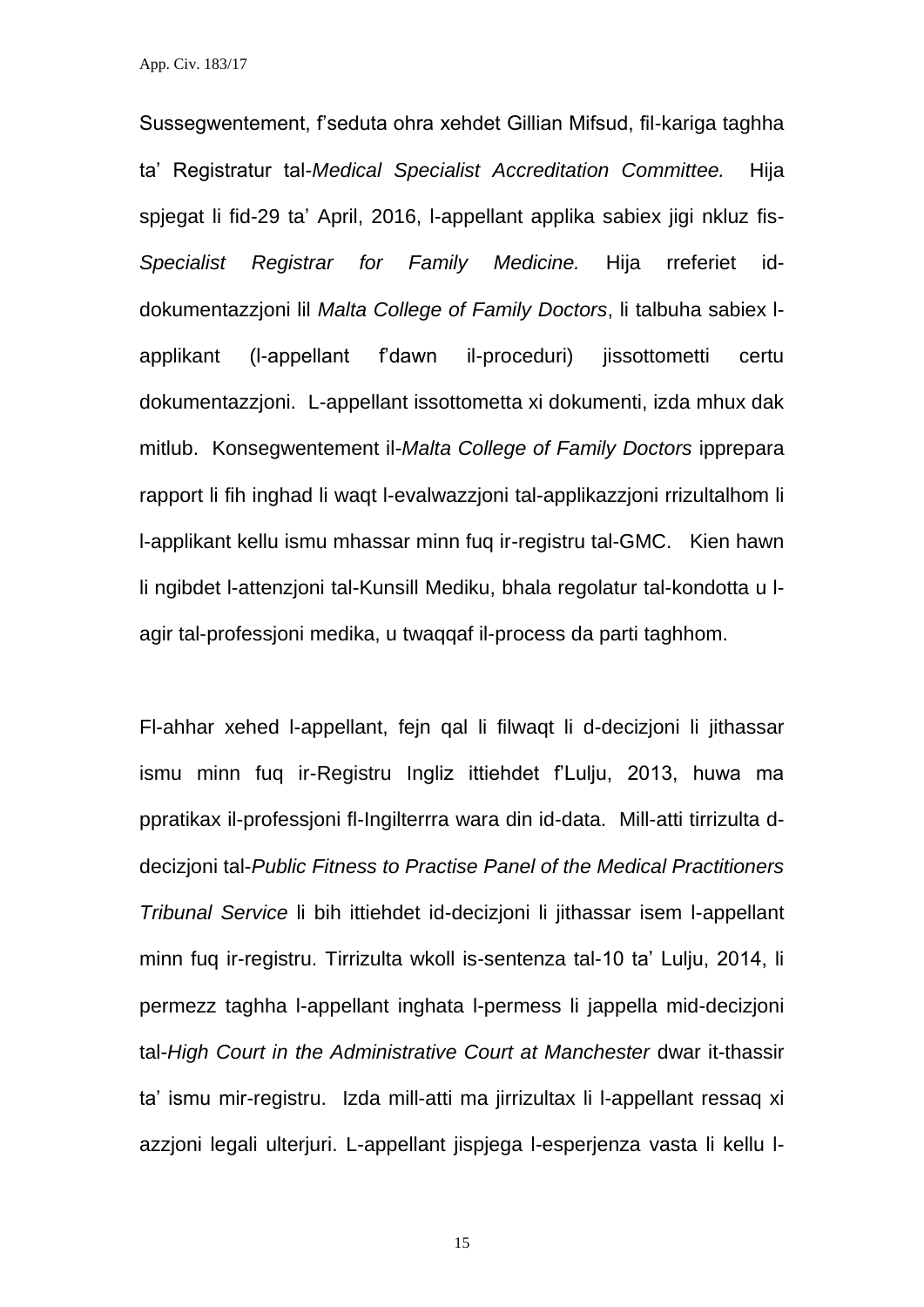Ingilterra, kif ukoll jesebixxi dikjarazzjonijiet minn tobba Maltin. Dr Alex Portelli, permezz ta' dikjarazzjoni bil-miktub, jghid illi l-appellant kien ilu jahdem mieghu ghal din l-ahhar sena, fejn jinsab deskritt bhala tabib eccellenti, kuxjenzuz kemm mal-pazjenti, kif ukoll dhuli mal-kollegi u ta' rispett mas-superjuri. Jghid li huwa kien jaf bil-kaz fl-Ingilterra li wassal ghat-thassir ta' isem l-appellant mir-registru, sa mill-bidu, peress li lappellant kien onest mieghu hu kien lest li jimpjegah jekk jirnexxilu jigi registrat mill-Kunsill appellat. Jiddeskrivi lill-appellant bhala professjonali u ta' etika soda u li jisthoqqlu jzomm ir-registrazzjoni lokali, sabiex jibqghu jibbenefikaw il-pazjenti mill-kura tieghu. L-istess kliem ta' tifhir jinghad minn Dr Peter Ferry, kemm mil-lat kliniku, kif ukoll mil-lat akkademiku. Huwa wkoll kien konxju tal-problemi li kellu l-appellant mal-GMC fir-Renju Unit, izda mill-esperjenza tieghu mieghu fl-ahhar sena, l-agir tal-appellant kien ta' livell sodisfacenti u ma kellu ebda esperjenza negattiva mieghu. Fuq l-istess linji hija l-ittra mahruga minn Robert Grech, Manager fi hdan Livelife Group Limited, li impjegat lappellant.

Trattati l-provi migbura quddiem il-Kunsill Mediku, imiss li ssir analizi tad-decizjoni tal-Kunsill appellat. Fid-decizjoni jinghad car li minkejja li d-dokumentazzjoni kollha kienet a disposizzjoni tal-Kumitat responsabbli mill-Hrug tal-Licenzji, it-tliet membri naqsu milli jinnutaw li c-*Certificate of Good Standing* prodott mill-appellant, kien jispecifika li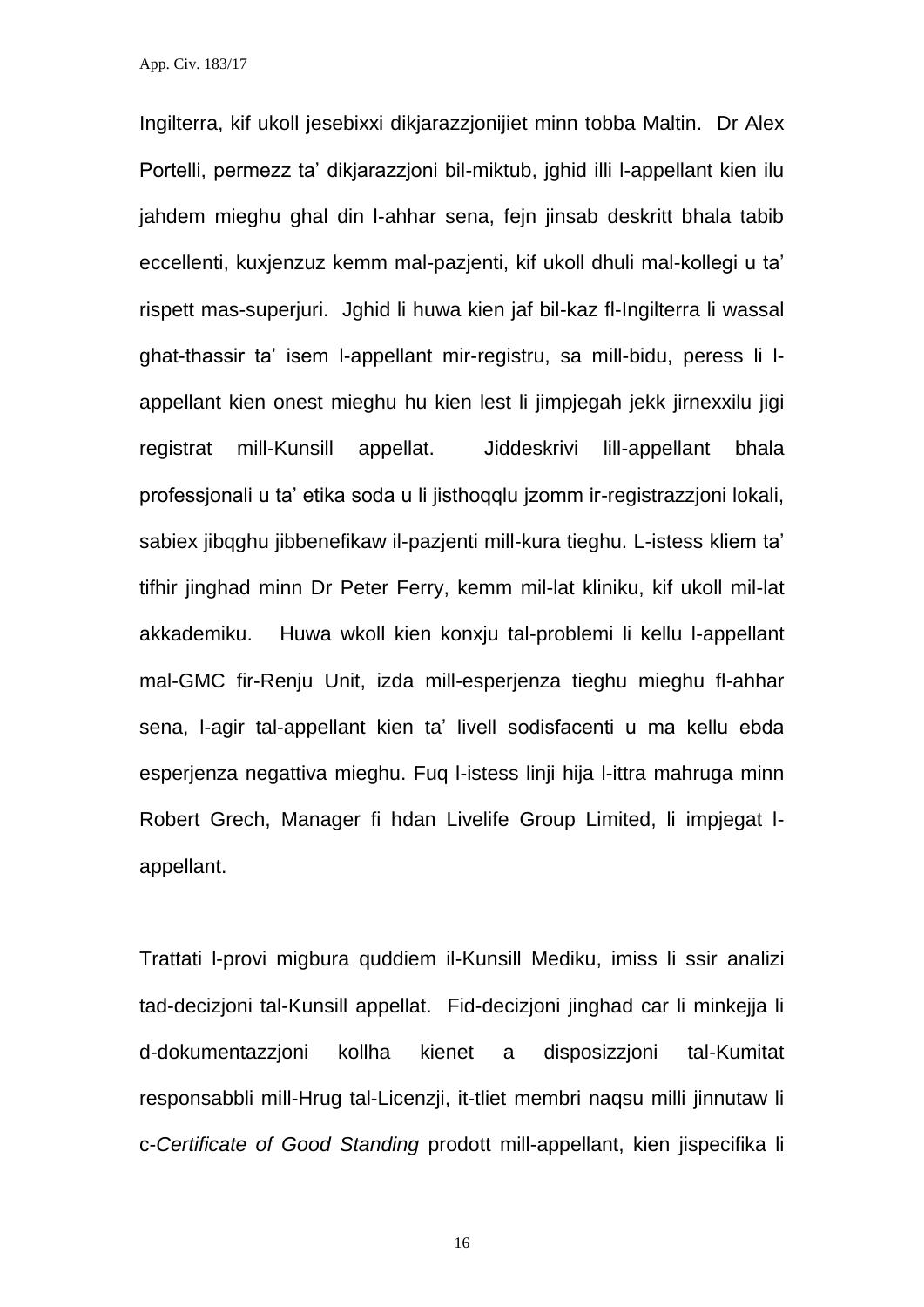ismu kien thassar mir-Registru tal-GMC Ingliz. Dan il-punt qajjem thassib u kien ritenut meritevoli ta' attenzjoni jew revizjoni tas-sistema ta' *checks and balances* fl-ipprocessar ta' applikazzjonijiet mill-istess Kumitat. In-nuqqas li jigi attribwit lill-appellant, fid-decizjoni appellata, huwa li fl-applikazzjoni originali tieghu, ic-*Certificate of Good Standing*  ma kienx inkluz u gie sottomess fi stadju ulterjuri. Jinghad li l-appellant halla vojta d-dettalji ta' registrazzjonijiet li huwa kellu qabel ma' awtoritajiet ohra u li konsegwentement zvija lill-Kunsill permezz talapplikazzjoni tieghu. L-appellant kien ben konxju li minkejja li ssottometta c-*Certificate of Good Standing,* ghalkemm awtentiku, ma kienx jilhaq il-kriterji mehtiega ghar-registrazzjoni tieghu hawn Malta.

Ghandu jinghad mal-ewwel li fil-fehma ta' din il-Qorti l-konkluzjoni tal-Kunsill appellat hija wahda *non sequitur.* Jibda billi jinghad illi minn ezami tal-applikazzjoni tal-appellant tal-15 ta' Mejju, 2015, kif gustament osservat minnu, dik il-parti ntitolata "*Registration Status",* hija specifikatament senjalata bhala "optional". Inoltrè, l-applikant appellant issenjala l-frazi li hemm indikata fl-istess applikazzjoni, li huwa lest li jissottometti l-informazzjoni kollha mehtiega, jekk kemm-il darba jintalab li jaghmel dan, min-naha tal-Kunsill Mediku. F'korrispondenza li ghaddiet bejn il-kontendenti fil-kawza fit-28 ta' Mejju, 2015, l-applikant appellant issottometta kemm kopji ccertifikati tat-*transcripts*, kif ukoll korrispondenza li tixhed li l-applikant informa lill-Kumitat bil-problema li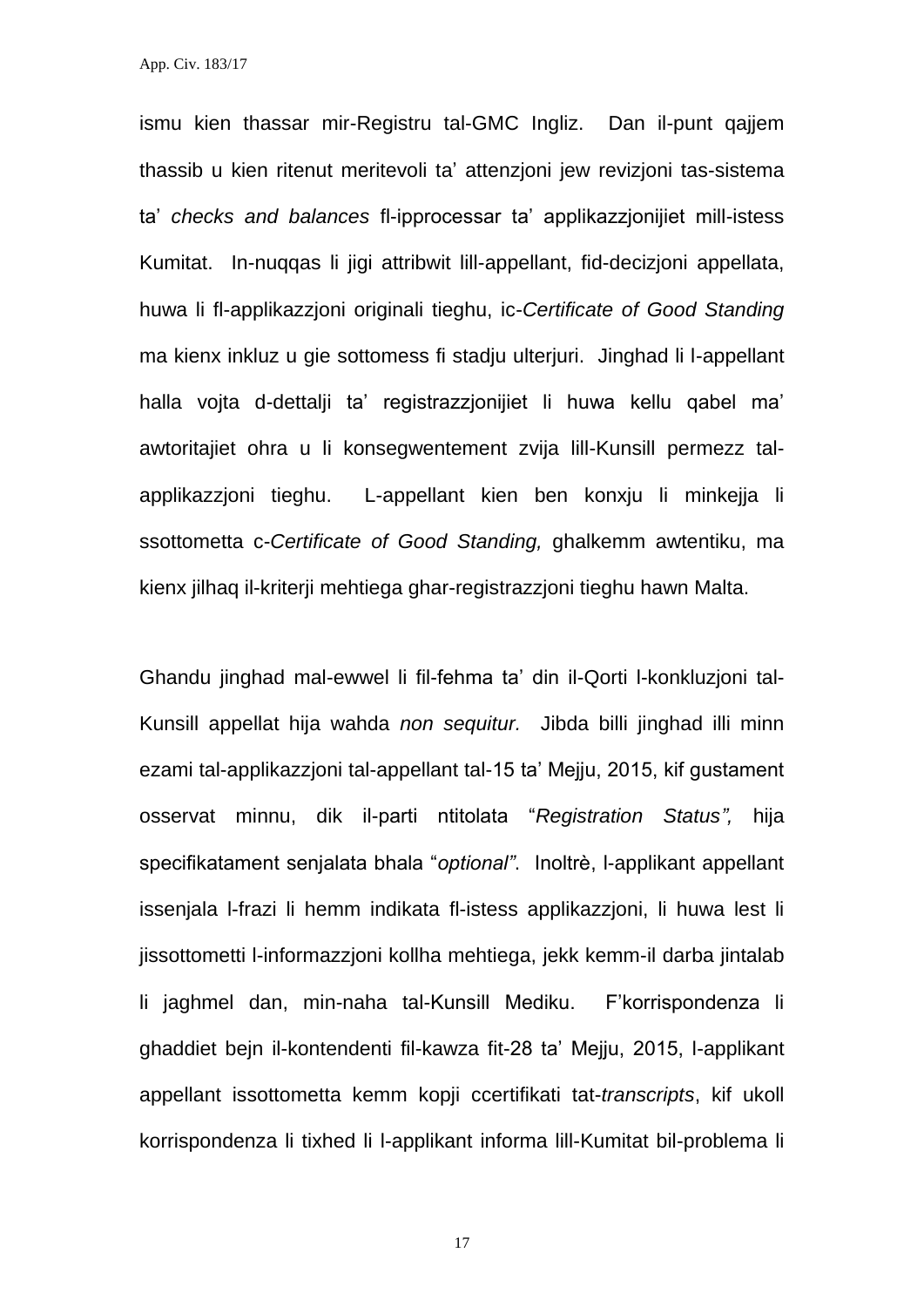kellu fir-Renju Unit, kif ukoll kopja tas-sentenza tal-Qorti tal-Appell (Civili) tal-10 ta' Lulju, 2014, li kienet tat lill-appellant il-permess li jappella, minn ordni mahruga mill-*High Court in the Administrative Court at Manchester,* proprju dwar it-thassir ta' isem l-appellant mir-registru. Sussegwentement il-GMC hareg *Certificate of Current Professional Status* fil-5 ta' Gunju, 2015 u l-Kunsill appellat hareg ittra ta' taghrif lillappellant ghal dawn id-dokumenti kollha.

Dan kollu appena espost ixejjen ghall-kollox dik il-parti tad-decizjoni li fiha jinghad li l-appellant ipprova b'xi mod jizvijja lill-Kunsill appellat blapplikazzjoni tieghu, peress li tassew jista' jinghad li l-appellant kien onest fil-kontenut tad-dokumenti mressqa minnu quddiem il-Kunsill. Tabilhaqq huwa ritenut li ma tezisti ebda prova li setghet ragjonevolment twassal lill-Kunsill appellat ghad-decizjoni tieghu u ghalhekk it-tieni aggravju tal-appellant jimmerita li jintlaqa'. Kwindi din il-Qorti ma tistax tifhem kif l-appellant instab hati tal-akkuzi ta' frodi jew li hareg xi certifikat jew dokument sabiex jisvija lill-Kunsill jew liema agir iehor li mhux xieraq li bih gie imputat l-appellant fil-proceduri in ezami. Fil-fehma ta' din il-Qorti, il-Kunsill appellat abdika mid-doveri tieghu u pprova jaghmel tajjeb ghall-izball goff tal-Kumitat responsabbli mill-Hrug tal-Licenzji li skarta ghall-kollox il-kontenut tad-dokumenti sottomessi mill-appellant. Isegwi li din il-Qorti mhix sodisfatta li d-decizjoni mehuda mill-Kunsill appellat kienet wahda ragjonevoli fid-dawl tar-rizultanzi tal-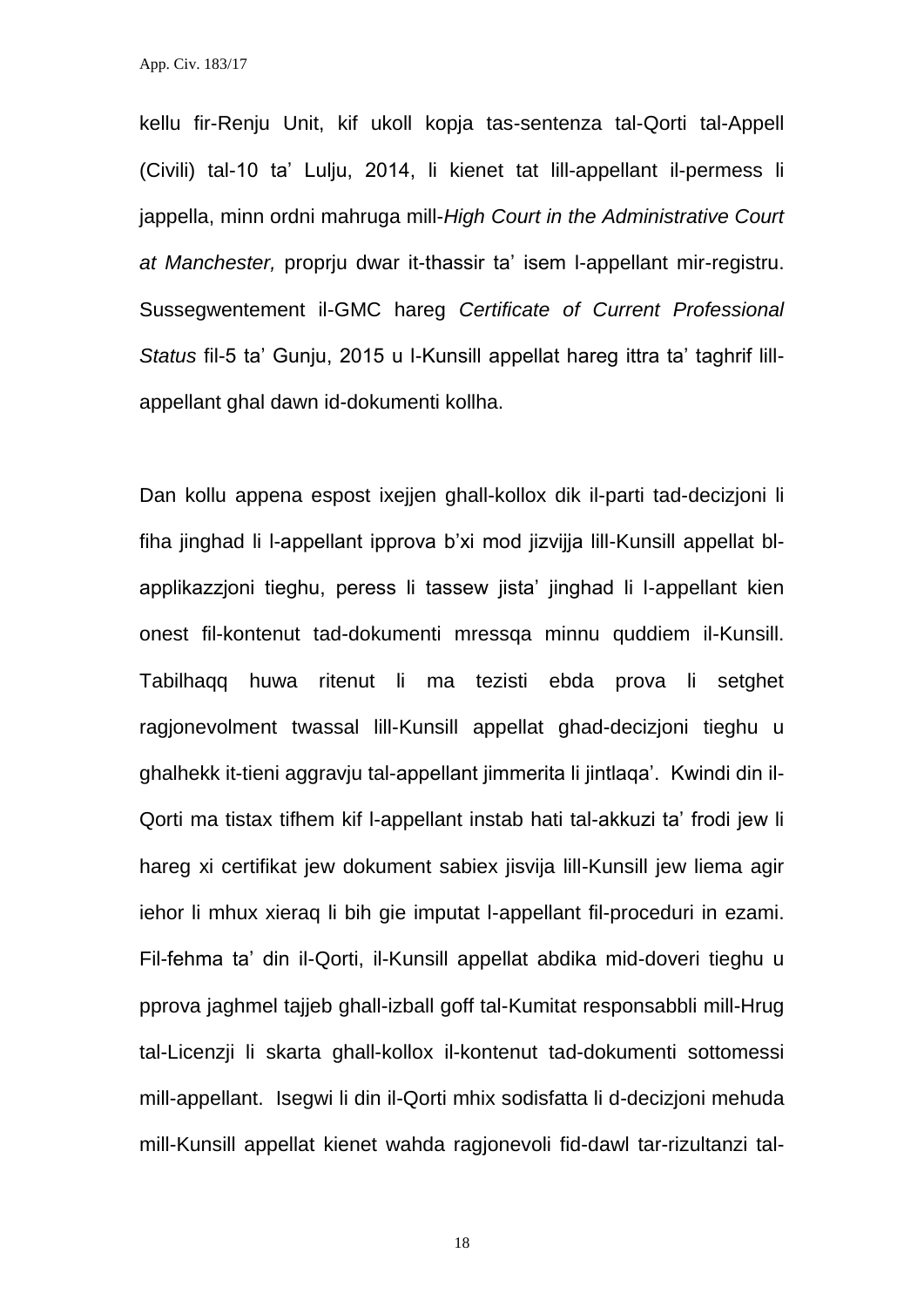fatti mressga quddiemu, kif ukoll minhabba n-nuqqas ta' opportunità li nghatat lill-appellant li jiddefendi l-kaz tieghu b'mod xieraq.

Fil-kuntest tar-ragjonevolezza fit-tehid tad-decizjoni tal-Kunsill appellat, il-Qorti taghmel referenza ghas-sentenza tal-Prim'Awla tal-Qorti Civili tat-22 ta' Dicembru 2003, fil-kawza fl-ismijiet **Denise Buttigieg v. Rettur tal-Universita` ta' Malta et** li ghamlet kunsiderazzjonijiet proprju fuq dan il-punt u rriteniet illi:

*"F'dan ir-rigward huma opportuni s-segwenti osservazzjonijiet guridici bazati fuq insenjament anki tal-Qrati Inglizi. Illi fis-sentenza Neg.Ugo Pace vs Prof.Joseph Anastasi Pace noe din il-Qorti, diversament presjeduta, ghamlet referenza ghall-kawza Giorgio Demarco et noe vs James Turner ne et fejn gie ntravvedut ir-rekwizit tar-"reasonable exercise". "It-tests" ta' "unreasonableness" fl-esercizju ta' poteri simili gew enuncjati fil-kawza Kruse vs Johnson 1898 b'dan il-mod:* 

*""If they are manifestly unjust"; "if they disclosed bad faith"; if they could find no justification in the minds of reasonable men."*

Applikati dawn il-principji ghall-kaz in ezami, certament ma jistax jinghad li d-decizjoni tal-Kunsill appellat kienet wahda ragjonevoli. Din il-Qorti ma tara l-ebda mod kif jista' jinghad li kien hemm xi mgieba censurabbli da parti tal-appellant fil-process tal-applikazzjoni tieghu sabiex jitnizzel fir-Registru Mediku ta' Malta, kif jittanta jghid il-Kunsill appellat. Ma jirrizulta xejn li, b'xi mod, jista' jigi karettirizzat bhala *malpractice* da parti tar-rikorrent u ma jirrizultax illi huwa wera xi nuqqasijiet relatati malprofessjoni tieghu. Huwa ghadda l-informazzjoni kollha relattiva lill-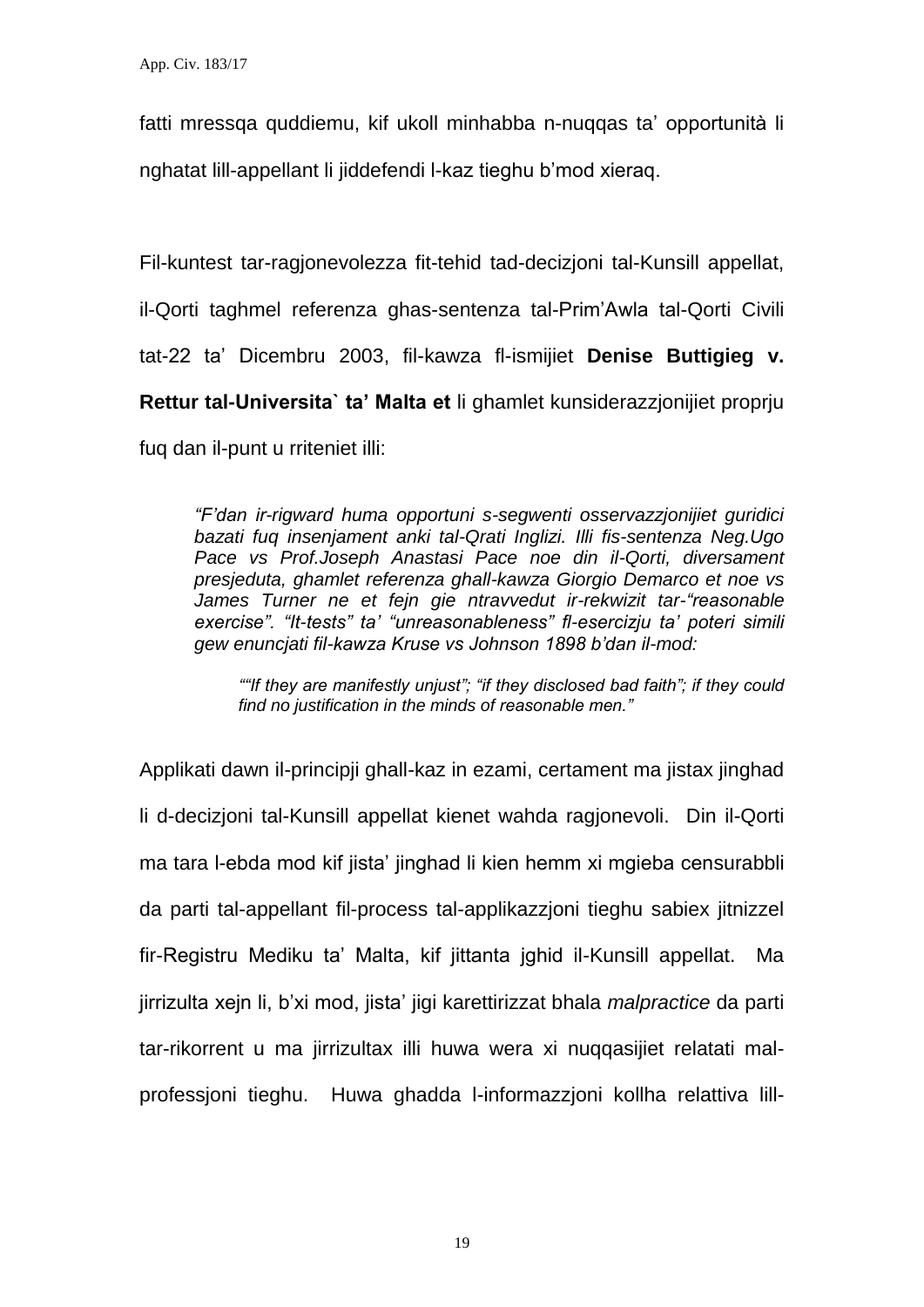Kumitat responsabbli mill-Hrug tal-Licenzji, u ghan-nuqqasijiet ta' dan il-Kumitat m'ghandux iwiegeb l-istess appellant.

Fil-fehma ta' din il-Qorti, il-principji ta' gustizzja naturali ma gewx osservati fil-konfront tal-appellant, kemm ghall-fatt li ma kienx mgharraf bid-dettalji tal-akkuzi li sab ruhu rinfaccat bihom, u ghalhekk ma setax jiddefendi ruhu b'mod xieraq, kif ukoll lanqas seta' qatt ikun f'posizzjoni li jaghmel dan, meta jidher li n-nuqqasijiet tal-Kumitat responsabbli mill-Hrug tal-Licenzji, jigu ngustament akkollati lilu, minkejja li ma jirrizulta ebda nuqqas da parti tal-istess appellant fil-process tal-applikazzjoni tieghu ghar-registrazzjoni mal-Kunsill Mediku. Jigi osservat li fil-kuntest tal-principji ta' gustizzja naturali, inghad *a propositu*, li n-nullita` ta' xi decizjoni ghandha tigi pronunzjata, anke jekk l-istess decizjoni tkun sostanzjalment gusta. Lord Wright fil-kawza Ingliza, **General Medical Council v. Spackman**, deciza mill-House of Lords fl-1943, osserva:

*"If the principles of natural justice are violated in respect of any decision it is, indeed, immaterial whether the same decision would have been arrived at in the absence of the departure from the essential principles of justice. The decision must be declared to be no decision."*

Hekk ukoll f'dan il-kaz, huwa ritenut li d-decizjoni tal-Kunsill appellat hija difettuza u timmerita li tithassar. Dan kif, wara kollox, jitlob l-appellant taht is-sitt aggravju tieghu u ghalhekk isegwi li anke s-seba' aggravju ghandu jintalqa', inkwantu huwa ritenut li r-rakkomandazzjoni tal-Kunsill appellat lill-President ta' Malta sabiex il-licenzja professjonali tal